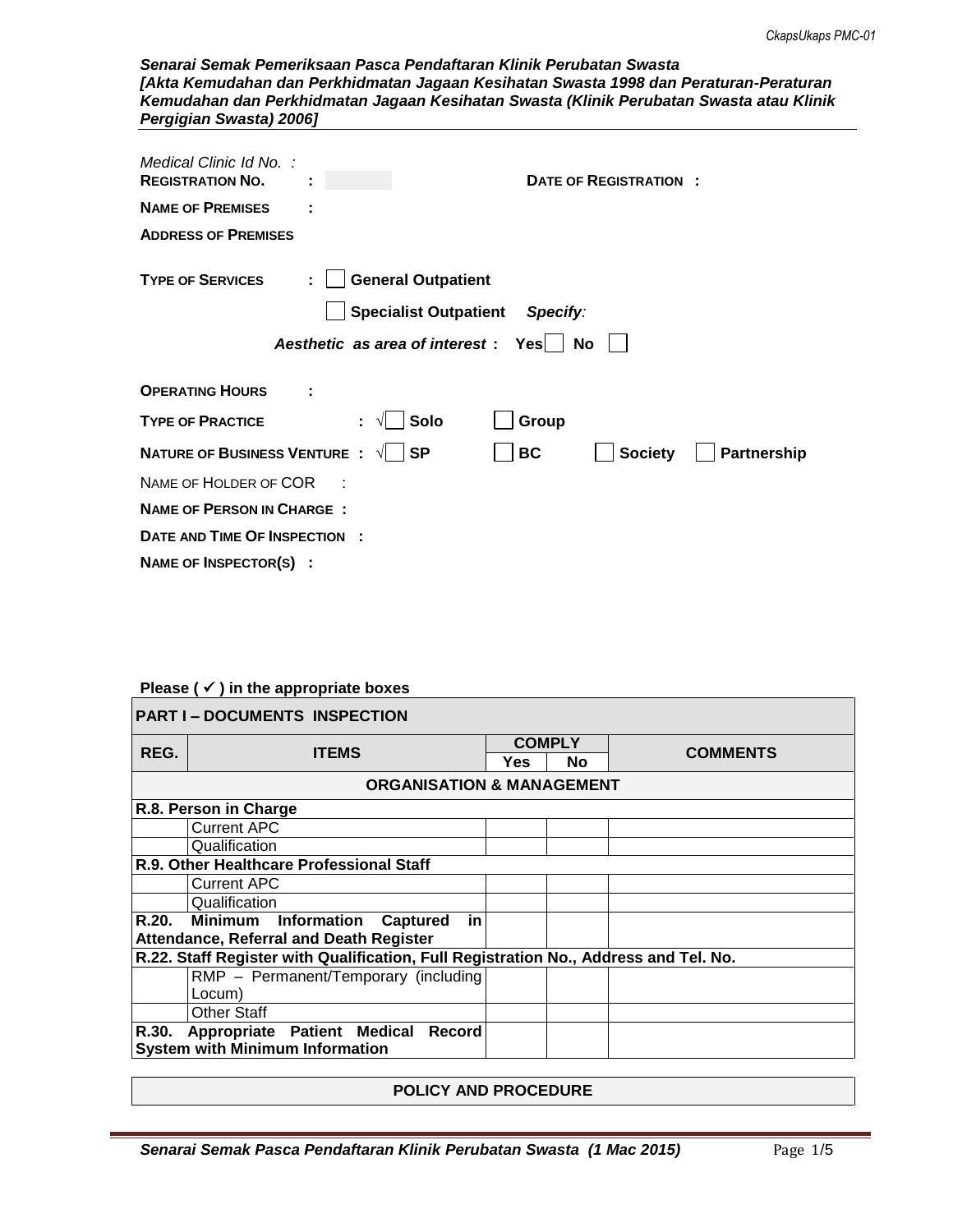|     | R.14. Written Policy                   |  |  |  |
|-----|----------------------------------------|--|--|--|
| (1) | Provision of written policies on-      |  |  |  |
| (b) | registration,<br>Procedure of patients |  |  |  |
|     | attendance and referrals               |  |  |  |
| (c) | Incident reporting                     |  |  |  |
| ίdλ | Infection control                      |  |  |  |
| (h) | Transportation of laboratory specimens |  |  |  |

| REG.          | <b>ITEMS</b>                            | <b>COMPLY</b> |           | <b>COMMENTS</b> |  |
|---------------|-----------------------------------------|---------------|-----------|-----------------|--|
|               |                                         | Yes           | <b>No</b> |                 |  |
| R.27.         | <b>Patient Grievance Procedure</b>      |               |           |                 |  |
|               | R.71. Organised Maintenance Programme   |               |           |                 |  |
|               | R.108. Fee Schedule                     |               |           |                 |  |
| <b>OTHERS</b> |                                         |               |           |                 |  |
| R.33.         | <b>Infection Control</b>                |               |           |                 |  |
| $(2)$ $(b)$   | System of notification $\sim$ forms etc |               |           |                 |  |
|               | R.35. Arrangement for Vector Control    |               |           |                 |  |
|               | R.54. Arrangement or Agreement for the  |               |           |                 |  |
|               | <b>Management of Hazardous Waste</b>    |               |           |                 |  |

| <b>PART II - FACILITIES AND SERVICES INSPECTION</b> |                                                                                             |               |           |                                           |
|-----------------------------------------------------|---------------------------------------------------------------------------------------------|---------------|-----------|-------------------------------------------|
| SEC./                                               | <b>ITEMS</b>                                                                                | <b>COMPLY</b> |           |                                           |
| REG.                                                |                                                                                             | <b>Yes</b>    | <b>No</b> | <b>COMMENTS</b>                           |
|                                                     | ORGANISATION AND MANAGEMENT - SHALL BE EXHIBITED                                            |               |           |                                           |
|                                                     | S.28. Certificate of Registration (COR)                                                     |               |           |                                           |
| <b>R.7.</b>                                         | <b>Organization Chart</b>                                                                   |               |           |                                           |
|                                                     | R.15. Policy Statement                                                                      |               |           |                                           |
|                                                     | $(1)(a)$ Staff Identification                                                               |               |           |                                           |
|                                                     | $(1)(b)$ Billing Procedures                                                                 |               |           |                                           |
|                                                     | $(1)(c)$ Patient's Rights                                                                   |               |           |                                           |
|                                                     | R.24. Duty Rosters of HC Professional Staff                                                 |               |           |                                           |
|                                                     | R.74. Emergency Call Information                                                            |               |           |                                           |
|                                                     | <b>SPECIAL REQUIREMENTS FOR PHARMACEUTICAL SERVICES</b>                                     |               |           |                                           |
| R.82.                                               | <b>Storage and Maintenance of Poison and Dangerous Drugs</b>                                |               |           |                                           |
|                                                     | In accordance to the Dangerous Drugs Act<br>1952                                            |               |           |                                           |
|                                                     | R.83. Stored and Dispensed Medications                                                      |               |           |                                           |
|                                                     | <b>Appropriately Labelled</b>                                                               |               |           |                                           |
|                                                     | R.84. No Expired Drugs in Premises                                                          |               |           |                                           |
|                                                     | R.86. Maintenance of Cold Chain for Vaccines                                                |               |           | Refer to Checklist CkapsUkaps<br>$PMC-02$ |
|                                                     | SPECIAL REQUIREMENTS FOR RADIOLOGICAL OR DIAGNOSTIC IMAGING SERVICES                        |               |           |                                           |
|                                                     | R.93. Valid Atomic Energy Licence for<br><b>Radiological or Diagnostic Imaging Services</b> |               |           |                                           |
|                                                     |                                                                                             |               |           |                                           |
|                                                     | <b>GENERAL PROVISIONS FOR STANDARDS OF PRIVATE MEDICAL CLINICS</b>                          |               |           |                                           |
| R.34.                                               | <b>Location of Private Medical Clinics</b>                                                  |               |           |                                           |
| R.37.                                               | <b>Doors</b>                                                                                |               |           |                                           |
| (1)                                                 | Entrance/Consultation and treatment room<br>doors $\geq 1.2$ m                              |               |           |                                           |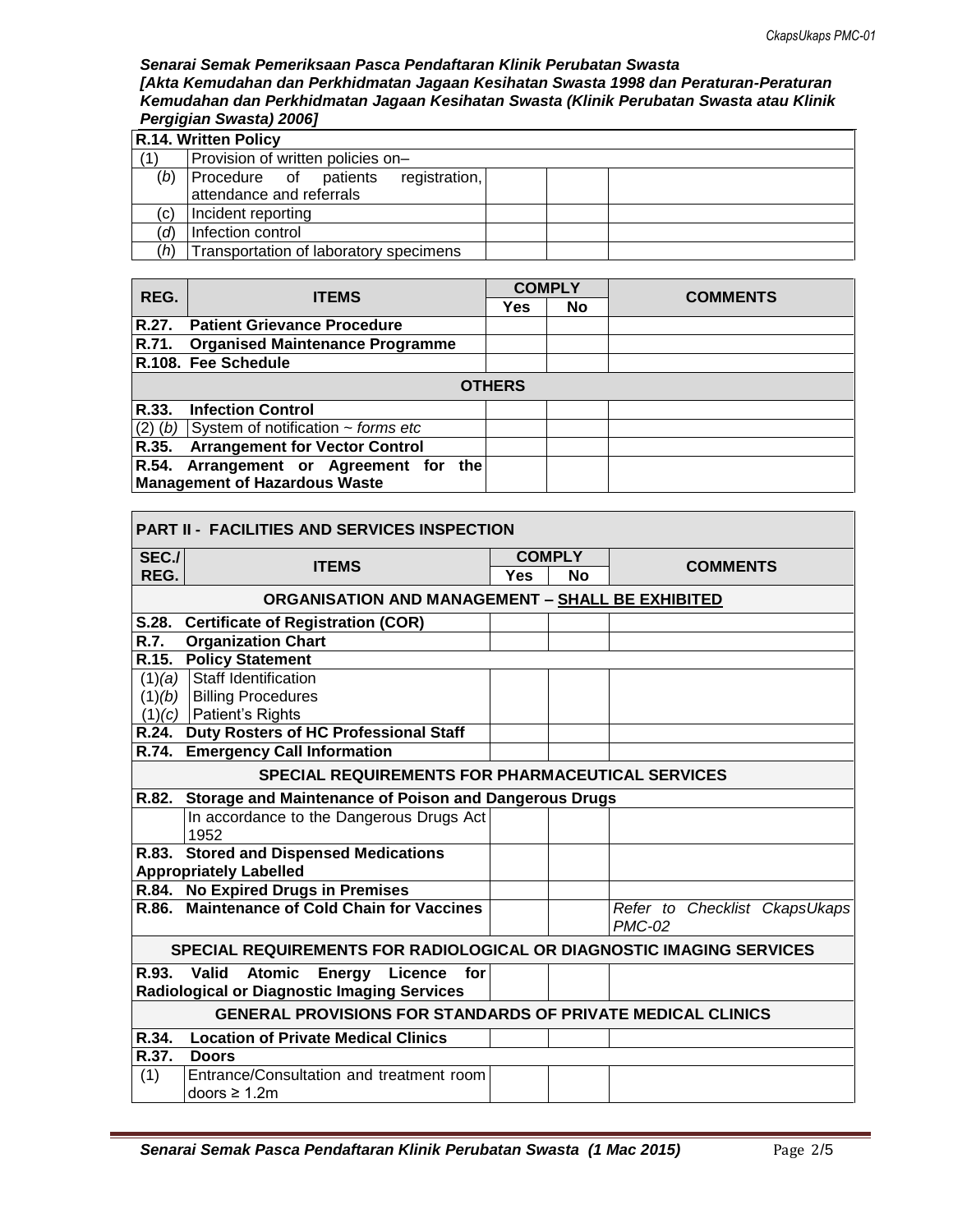| <b>PART II - FACILITIES AND SERVICES INSPECTION</b> |                                                 |               |           |                 |
|-----------------------------------------------------|-------------------------------------------------|---------------|-----------|-----------------|
| SEC./                                               | <b>ITEMS</b>                                    | <b>COMPLY</b> |           | <b>COMMENTS</b> |
| REG.                                                |                                                 | Yes           | <b>No</b> |                 |
| (2)                                                 | Toilet doors $\geq 0.9$ m and not swing inwards |               |           |                 |
| (6)                                                 | No doors (except closet doors) swing into       |               |           |                 |
|                                                     | the corridors                                   |               |           |                 |
| R.41.                                               | <b>Appropriate Signage and Labeling</b>         |               |           |                 |
| STANDARDS FOR OUTPATIENT FACILITIES AND SERVICES    |                                                 |               |           |                 |
| R.90.                                               | <b>General requirements</b>                     |               |           |                 |
| (1)                                                 | (clinic within licensed facility)               |               |           |                 |
|                                                     | (a) Easy access                                 |               |           |                 |
| (b)                                                 | Not outpatient traffic through inpatient area   |               |           |                 |
| (c)                                                 | Convenient access to other facilities if        |               |           |                 |
|                                                     | provided                                        |               |           |                 |
| (2)                                                 | Type of facilities commensurate with type       |               |           |                 |
|                                                     | of services                                     |               |           |                 |
| (3)                                                 | Minimum basic facilities provided-              |               |           |                 |
| (a)                                                 | Adequate waiting area                           |               |           |                 |
| (b)                                                 | Administrative/Financial facility/area          |               |           |                 |
| (c)                                                 | <b>Toilet</b>                                   |               |           |                 |
|                                                     | R.46. $(1)(c)$ Toilet paper                     |               |           |                 |
|                                                     | (1)(d) Water spray                              |               |           |                 |
|                                                     | $(1)(e)$ Grab bar                               |               |           |                 |
|                                                     | Clean<br>(2)                                    |               |           |                 |
|                                                     | (e) Utility room/area                           |               |           |                 |

| R.91. | <b>Medical Outpatient Services</b>         |  |
|-------|--------------------------------------------|--|
| (1)   | No. of consultation room(s)                |  |
| (a)   | Minimum dimension of 3.0m and minimum      |  |
|       | area of 11.1m <sup>2</sup>                 |  |
|       | (b) Facilities available                   |  |
|       | Hand washing facilities<br>(i)             |  |
|       | R.45. (3) Sink with hands free faucet      |  |
|       | R.45. (4) sink with no overflow outlet     |  |
|       | Not bottle trap sink pipe                  |  |
|       | $R.46.$ (b) soap                           |  |
|       | Hand washing appliance                     |  |
|       | Sanitary hand drying                       |  |
|       |                                            |  |
|       | <b>Examination light</b><br>(ii)           |  |
|       | Storage of supplies and equipment<br>(iii) |  |
|       | Dressing cubicle or area<br>(iv)           |  |
|       | Screen<br>(v)                              |  |
|       | (vi) Film illuminator                      |  |
|       |                                            |  |
| (2)   | <b>Treatment room</b>                      |  |
|       |                                            |  |
| (a)   | Minimum dimension of 2.4m and minimum      |  |
|       | area of $8.0 \text{ m}^2$                  |  |
| (b)   | <b>Facilities available</b>                |  |
|       | Hand washing facilities<br>(i)             |  |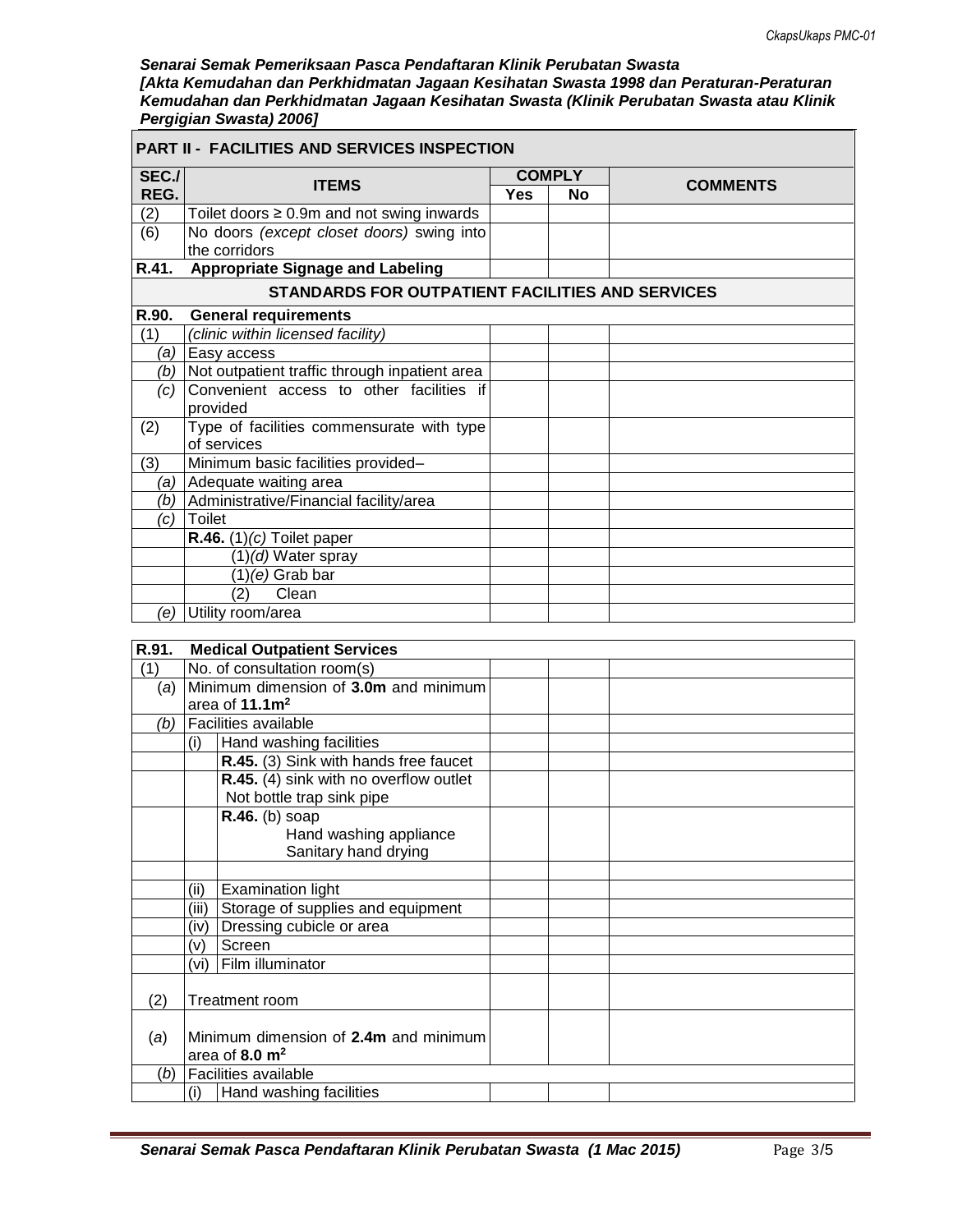|                                               | (ii)                  | <b>Examination light</b>                                      |               |               |                              |
|-----------------------------------------------|-----------------------|---------------------------------------------------------------|---------------|---------------|------------------------------|
|                                               |                       | (iii) Storage of supplies and equipment                       |               |               |                              |
|                                               |                       | (iv) Dressing cubicle or area                                 |               |               |                              |
|                                               |                       | $(v)$ Screen                                                  |               |               |                              |
|                                               | (vi) Film illuminator |                                                               |               |               |                              |
| (3)                                           |                       | Minor surgery room                                            |               |               |                              |
| (a)                                           |                       | Minimum dimension of 2.4 m and minimum                        |               |               |                              |
|                                               |                       | area of 8.0 $m2$                                              |               |               |                              |
| (b)                                           |                       | Facilities available                                          |               |               |                              |
|                                               | (i)                   | Scrub sink                                                    |               |               |                              |
|                                               |                       | (ii) Liquid detergent dispenser                               |               |               |                              |
|                                               |                       | (iii) Operating light                                         |               |               |                              |
|                                               |                       | (iv) Storage room or area                                     |               |               |                              |
|                                               | (v)                   | Screen                                                        |               |               |                              |
|                                               |                       | (vi) Film illuminator                                         |               |               |                              |
| (5)                                           |                       | Adequate and sufficient sterilising facility                  |               |               |                              |
| (6)                                           |                       | Adequate linen and equipment storage                          |               |               |                              |
|                                               |                       | room or area                                                  |               |               |                              |
| R.75.                                         |                       | Basic Emergency Care Services (Referring to 5th Schedule)     |               |               |                              |
| (9)                                           |                       | Provision of basic emergency equipment, apparatus, materials- |               |               |                              |
| (a)                                           |                       | An emergency call system                                      |               |               |                              |
| (b)                                           | Oxygen                |                                                               |               |               |                              |
| (c)                                           |                       | Airways and manual breathing bag                              |               |               |                              |
|                                               |                       | (d) IV supplies                                               |               |               |                              |
|                                               |                       | e) Electrocardiogram                                          |               |               |                              |
|                                               |                       | (g) Suction equipment                                         |               |               |                              |
|                                               |                       | $(h)$ In-dwelling urinary catheters                           |               |               |                              |
| $\left( i\right)$                             |                       | Drugs and other emergency medical                             |               |               |                              |
|                                               |                       | equipment/supplies deemed necessary                           |               |               |                              |
| R.45.                                         |                       | Plumbing                                                      |               |               |                              |
| (2)                                           |                       | Sinks for cleaning utensils and equipment                     |               |               |                              |
| R.51.                                         |                       | <b>Adequate Ventilation all rooms/areas</b>                   |               |               |                              |
| R.52.                                         |                       | <b>No Exposed Sewer Line at</b>                               |               |               |                              |
|                                               |                       | <b>Work/Clinical Area</b>                                     |               |               |                              |
| SECT/                                         |                       | <b>ITEMS</b>                                                  |               | <b>COMPLY</b> | <b>COMMENTS</b>              |
| REG.                                          |                       |                                                               | <b>Yes</b>    | No            |                              |
| R.54.                                         |                       | <b>Appropriate Management of Hazardous</b>                    |               |               |                              |
| <b>Waste</b>                                  |                       |                                                               |               |               |                              |
| R.55.                                         |                       | <b>Organized Housekeeping</b>                                 |               |               |                              |
| R.65.                                         |                       | <b>Proper Linen Processing</b>                                |               |               |                              |
| R.43.                                         |                       | <b>Janitor's Closet or Area</b>                               |               |               |                              |
| R.104.(2) RMP rest room (for 24 hours clinic) |                       |                                                               |               |               |                              |
|                                               |                       |                                                               | <b>OTHERS</b> |               |                              |
|                                               |                       | Infrastructures as per Submitted Floor Plan                   |               |               | If No, please comment below. |
|                                               |                       |                                                               |               |               |                              |

\*\* *Scope of facilities and services*: Outpatient **Extra** *Specify* 

**COMMENT(S):**